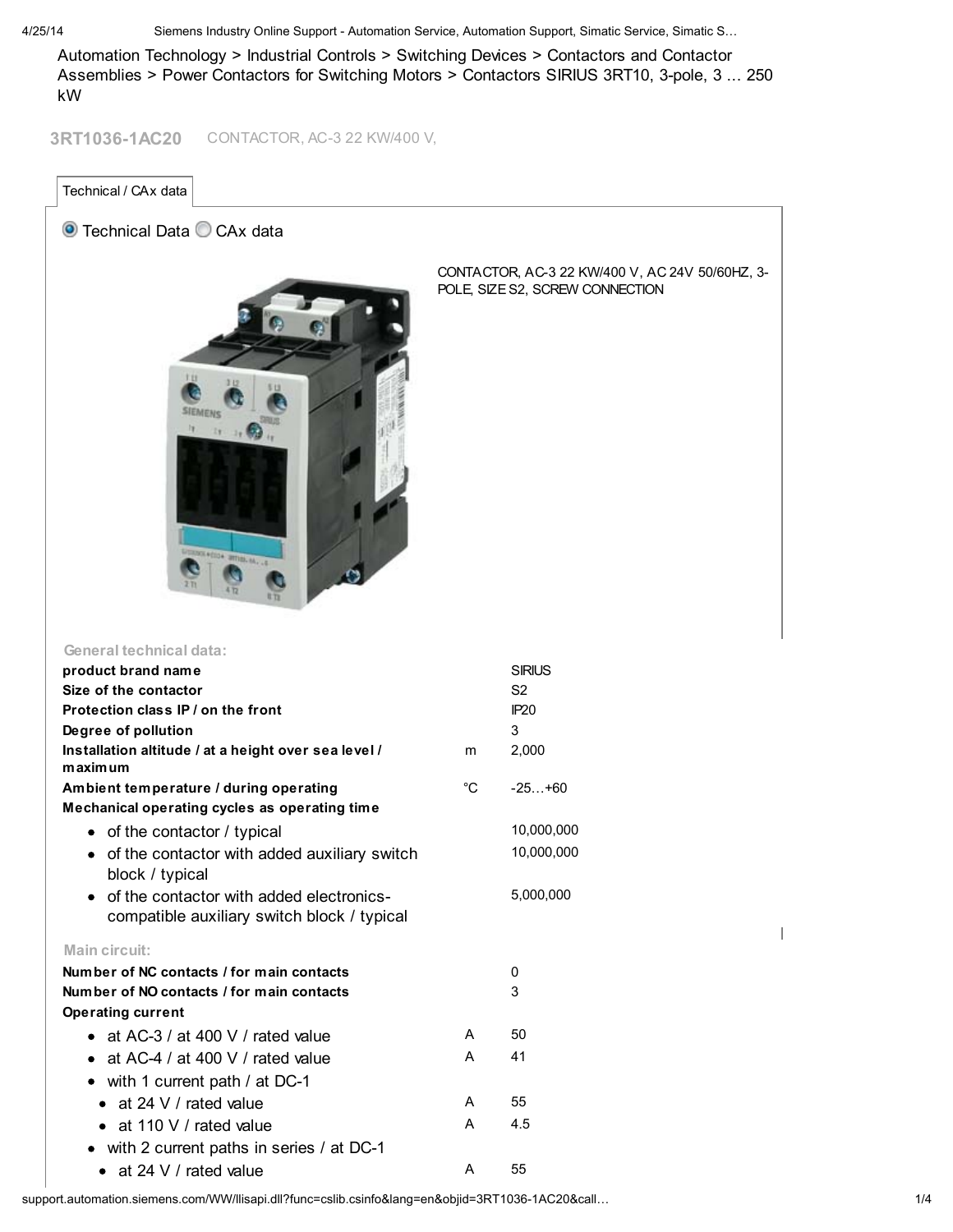4/25/14 Siemens Industry Online Support - Automation Service, Automation Support, Simatic Service, Simatic S… • at 110 V / rated value A 25 • with 3 current paths in series / at DC-1 • at 24 V / rated value A 55 • at 110 V / rated value A 55 with 1 current path / at DC-3 / at DC-5 • at 24 V / rated value A 35 • at 110 V / rated value A 2.5 with 2 current paths in series / at DC-3 / at DC-5 • at 24 V / rated value A 55 • at 110 V / rated value A 25 with 3 current paths in series / at DC-3 / at DC-5 • at 24 V / rated value A 55 • at 110 V / rated value A 55 Service power • at AC-2 / at 400 V / rated value  $kW$  22 • at AC-3 / at 400 V / rated value kW 22 • at AC-4 / at 400 V / rated value  $W = 22,000$  $\overline{\phantom{a}}$ Control circuit: Voltage type / of control feed voltage Manuscriptum AC Operating range factor control supply voltage rated value / of the magnet coil  $\bullet$  at 50 Hz for  $AC$  0.8...1.1  $\bullet$  at 60 Hz for  $AC$  0.8…1.1 Apparent pull-in power / of the solenoid / for AC V·A 170 Apparent holding power / of the solenoid / for AC V·A 15 Inductive power factor / with the pull-in power of the 0.76 coil Inductive power factor / with the pull-in power of the 0.35 coil  $\overline{\phantom{a}}$ Auxiliary circuit: Contact reliability / of the auxiliary contacts 1 faulty sw itching per 100 million (17 V, 1 mA) Number of NC contacts / for auxiliary contacts /  $\Omega$ instantaneous switching Number of NO contacts / for auxiliary contacts /  $\Omega$ instantaneous switching I Short-circuit: Design of the fuse link fuse gL/gG: 10 A • for short-circuit protection of the auxiliary switch / required • for short-circuit protection of the main circuit • with type of assignment 1 / required fuse gL/gG: 160 A • at type of coordination 2 / required fuse gL/gG: 80 A  $\overline{\phantom{a}}$ Installation/mounting/dimensions: Mounting type screw and snap-on mounting onto 35 mm standard mounting rail according to DIN EN 50022 series installation **Yes** 

Width mm 55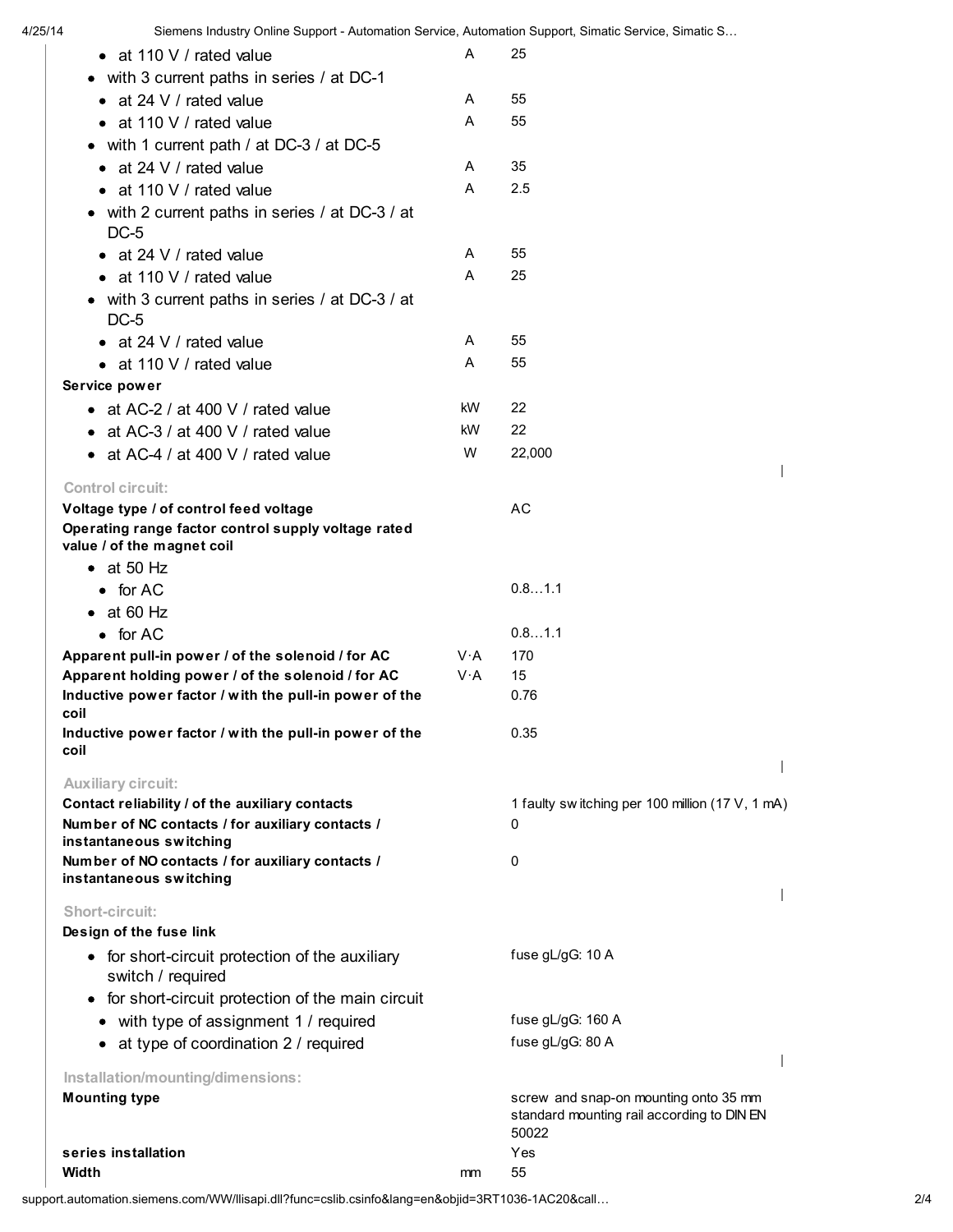|                                                                             |                                                                                                |                                                        |                                 | Siemens Industry Online Support - Automation Service, Automation Support, Simatic Service, Simatic S   |                                                |  |
|-----------------------------------------------------------------------------|------------------------------------------------------------------------------------------------|--------------------------------------------------------|---------------------------------|--------------------------------------------------------------------------------------------------------|------------------------------------------------|--|
| Height                                                                      |                                                                                                |                                                        | mm                              | 112                                                                                                    |                                                |  |
| Depth                                                                       |                                                                                                |                                                        | mm                              | 115                                                                                                    |                                                |  |
| sidewards                                                                   | Distance, to be maintained, to earthed part /                                                  |                                                        | mm                              | 6                                                                                                      |                                                |  |
| <b>Connection type:</b>                                                     |                                                                                                |                                                        |                                 |                                                                                                        |                                                |  |
|                                                                             | Design of the electrical connection                                                            |                                                        |                                 |                                                                                                        |                                                |  |
|                                                                             | for main current circuit                                                                       |                                                        |                                 | screw-type terminals                                                                                   |                                                |  |
|                                                                             | • for auxiliary and control current circuit<br>Type of the connectable conductor cross-section |                                                        |                                 | screw-type terminals                                                                                   |                                                |  |
| • for main contacts                                                         |                                                                                                |                                                        |                                 |                                                                                                        |                                                |  |
| · solid                                                                     |                                                                                                |                                                        |                                 | $2x (0.75  16 mm^2)$                                                                                   |                                                |  |
| stranded                                                                    |                                                                                                |                                                        |                                 | 2x (0.75  25 mm <sup>2</sup> )                                                                         |                                                |  |
| • finely stranded                                                           |                                                                                                |                                                        |                                 |                                                                                                        |                                                |  |
|                                                                             |                                                                                                |                                                        |                                 | 2x (0.75  16 mm <sup>2</sup> )                                                                         |                                                |  |
| • with conductor end processing                                             |                                                                                                |                                                        |                                 | 2x (0.75  16 mm <sup>2</sup> )                                                                         |                                                |  |
| • without conductor final cutting<br>for AWG conductors / for main contacts |                                                                                                |                                                        | 2x(182)                         |                                                                                                        |                                                |  |
|                                                                             |                                                                                                |                                                        |                                 |                                                                                                        |                                                |  |
| • for auxiliary contacts<br>• solid                                         |                                                                                                |                                                        |                                 | 2x (0.5  1.5 mm <sup>2</sup> ), 2x (0.75  2.5 mm <sup>2</sup> ), max.<br>2x (0.75  4 mm <sup>2</sup> ) |                                                |  |
| • finely stranded                                                           |                                                                                                |                                                        |                                 |                                                                                                        |                                                |  |
|                                                                             | • with conductor end processing                                                                |                                                        |                                 | 2x (0.5  1.5 mm <sup>2</sup> ), 2x (0.75  2.5 mm <sup>2</sup> )                                        |                                                |  |
| • for AWG conductors / for auxiliary contacts                               |                                                                                                |                                                        | 2x (20  16), 2x (18  14), 1x 12 |                                                                                                        |                                                |  |
| Certificates/approvals:                                                     |                                                                                                |                                                        |                                 |                                                                                                        |                                                |  |
| <b>General Product Approval</b>                                             |                                                                                                |                                                        |                                 |                                                                                                        | <b>Functional</b>                              |  |
|                                                                             |                                                                                                |                                                        |                                 |                                                                                                        | Safety / Safety of                             |  |
|                                                                             |                                                                                                |                                                        |                                 |                                                                                                        | <b>Machinery</b><br><b>Type</b><br>Examination |  |
| ccc<br>Declaration of                                                       | <b>Test Certificates</b>                                                                       |                                                        |                                 |                                                                                                        |                                                |  |
| <b>Conformity</b>                                                           |                                                                                                |                                                        |                                 |                                                                                                        |                                                |  |
|                                                                             | <b>Special Test</b>                                                                            | <b>Type Test</b>                                       |                                 |                                                                                                        |                                                |  |
|                                                                             | Certificate                                                                                    | Certificates/Test                                      |                                 |                                                                                                        |                                                |  |
| EG-Konf.                                                                    |                                                                                                | Report                                                 |                                 |                                                                                                        |                                                |  |
| <b>Shipping Approval</b>                                                    |                                                                                                |                                                        |                                 |                                                                                                        |                                                |  |
|                                                                             |                                                                                                | Gl                                                     |                                 |                                                                                                        |                                                |  |
|                                                                             |                                                                                                |                                                        |                                 |                                                                                                        |                                                |  |
|                                                                             | DNV                                                                                            | GL                                                     |                                 |                                                                                                        |                                                |  |
| other                                                                       |                                                                                                |                                                        |                                 |                                                                                                        |                                                |  |
| Confirmation                                                                | other                                                                                          | Environmental<br>Confirmations                         |                                 |                                                                                                        |                                                |  |
|                                                                             |                                                                                                |                                                        |                                 |                                                                                                        |                                                |  |
|                                                                             | http://www.siemens.com/industrial-controls/catalogs                                            | Information- and Downloadcenter (Catalogs, Brochures,) |                                 |                                                                                                        |                                                |  |
|                                                                             | Industry Mall (Online ordering system)                                                         |                                                        |                                 |                                                                                                        |                                                |  |
| <b>Further information:</b>                                                 | http://www.siemens.com/industrial-controls/mall                                                |                                                        |                                 |                                                                                                        |                                                |  |
| Cax online generator:<br>http://www.siemens.com/cax                         |                                                                                                |                                                        |                                 |                                                                                                        |                                                |  |

support.automation.siemens.com/WW/llisapi.dll?func=cslib.csinfo&lang=en&objid=3RT1036-1AC20&call… 3/4

http://w w w .automation.siemens.com/bilddb/cax\_en.aspx?mlfb=3RT1036-1AC20

Image database (product images, 2D dimension drawings, 3D models, device circuit diagrams, ...)